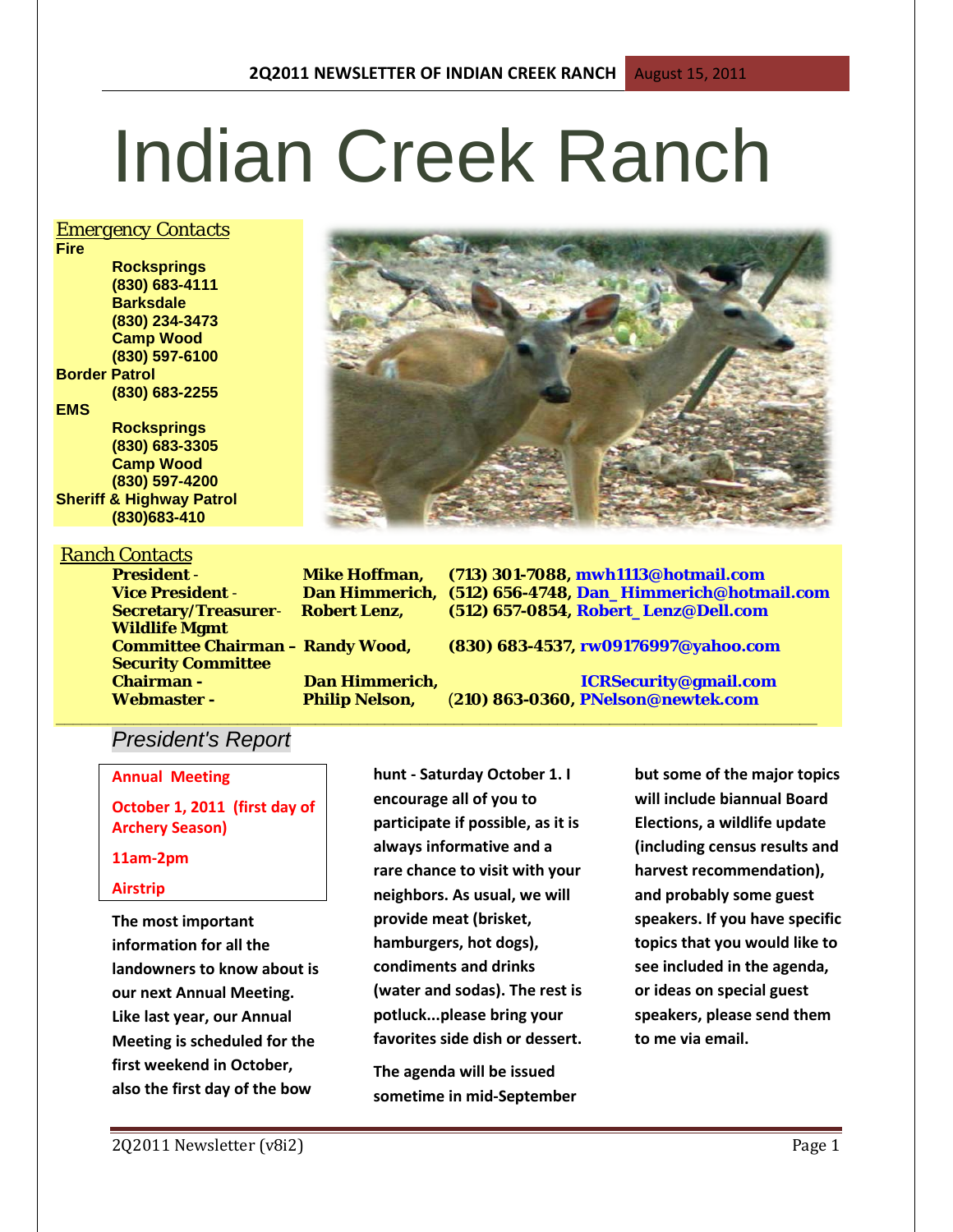

# *Vice President's Report*

**It rained. Not much, but it did rain - at least on parts of the ranch. Actually saw standing water on the road! That said, everything Randy describes below about the situation with our water system remains true. It is under extreme stress. One thing all of us can do is to help each other remember to close valves when we leave the ranch. Most tracts now have valves on the road, and if you are driving out and notice your neighbor's valve accidentally left open, please call or write one of the board members**



**Also, if you are interested in running for a Board Member position (President, Vicepresident, or Treasurer) please let me or one of our other Board Members know.**

**Be safe, Mike**

**(email addresses and phone numbers on kiosk at ranch entrance). We'll make sure that the landowner is actually not on the property, and then we'll close the valve. It's easy to determine on the newer ball valves which setting is open (handle parallel to the line) or** 

*\_\_\_\_\_\_\_\_\_\_\_\_\_\_\_\_\_\_\_\_\_\_\_\_\_\_\_\_\_\_\_\_\_\_\_\_\_\_\_\_\_\_\_\_\_\_\_\_\_\_\_\_\_\_\_\_\_\_\_\_*



**closed (handle perpendicular to the line). A little vigilance sure beats showing up and having no water available because its leaked out of someone's malfunctioning tank or wildlife system! If you come out and notice lush green grass downhill from your tank or troughs, that's a pretty good** 

**indicator that you have a problem. Please try to fix these problems before reactivating your water system.**

**On the security front, we've not had much activity. Border crossings are down all along the Rio Grande, mostly due to the poor US economy, increased focus on illegal workers, and the heat. I have not received any reports of damage, vandalism, or illegal alien activity in the past 4 months. Please continue to report security issues to any of the board, or write to [ICRSecurity@gmail.com](mailto:ICRSecurity@gmail.com) if you spot or experience any crime or illegal traffic.** 

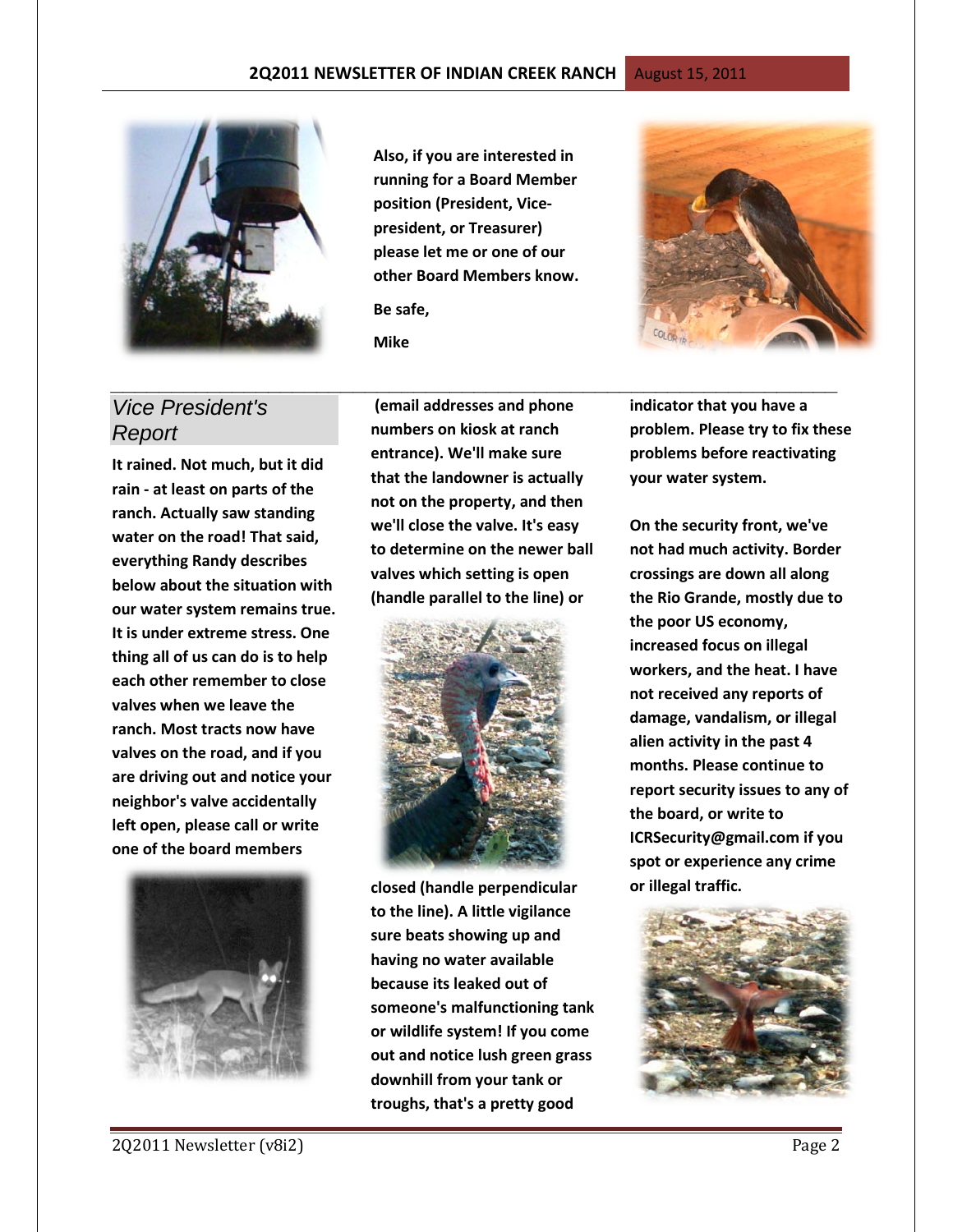

**The oaks on the ranch are under a lot of stress. Please remain vigilant, and avoid bringing any 'off ranch' wood onto ICR. Oak Wilt and the insects and fungus that causes the disease are still rampant through the hill country. Many unscrupulous vendors will happily sell you a cord of wood still infested with fungus spoors. Once the burn ban is lifted, it is best to use wood that is cut on-property for any fires.**

**Although it is still summer, it's not too soon to think about** 

**water system freeze prevention before winter. If you have old-style gate valves, or brass ball valves, we can replace those with carbonsteel ball valves that are freeze-resistant. They cost \$52.00 each, but are an investment well worth making. Randy has some, and I have 10 available that you can purchase and install (1 1/4") on your private systems.**

**Remember to complete your 2011 planned activity BEFORE the end of the year. Properly documented activities, at appropriate levels of intensity, will help ensure that you retain your Open Space valuation in 2012. If you have any questions about your plan, or the activities you are expecting to complete, please speak with Cotton or Bruce. While any of the board members are happy to provide an opinion, we are neither authorized by our Ranch by-laws to make Wildlife** 

**Management Plan decisions on any land-owner's behalf, nor do we in any way represent any landowner to the county authorities. Plan your work, keep Cotton and Bruce in the loop if you have any questions or issues, and complete your annual reports on time and on the appropriate forms. Again, we are happy to provide an opinion (Mike, Robert or I), but our opinion is just that - an opinion.**

#### **Good hunting!**

**Dan**



# *Wildlife Committee Report*

**On a positive note (hard to find given the drought), thanks to all who have made the time to stop and record your harvest. Having this** 

**information (which I aggregate) goes a long way in impressing local ranchers, the appraisal office, etc. that Indian Creek Ranch is not a "haven" for predators such as hogs. On an acre for acre basis we harvest at least ten times as many feral hogs as** 

**\_\_\_\_\_\_\_\_\_\_\_\_\_\_\_\_\_\_\_\_\_\_\_\_\_\_\_\_\_\_\_\_\_\_\_\_\_\_\_\_\_\_\_\_\_\_\_\_\_\_\_\_\_\_\_\_\_\_\_\_\_\_\_\_\_\_\_\_\_\_\_\_\_\_\_\_\_\_\_\_\_\_\_\_\_**

**the government trapper program does with our tax money. Also, harvesting exotic species is especially important given the drought and lack of forage for the deer. Thanks again for the data.**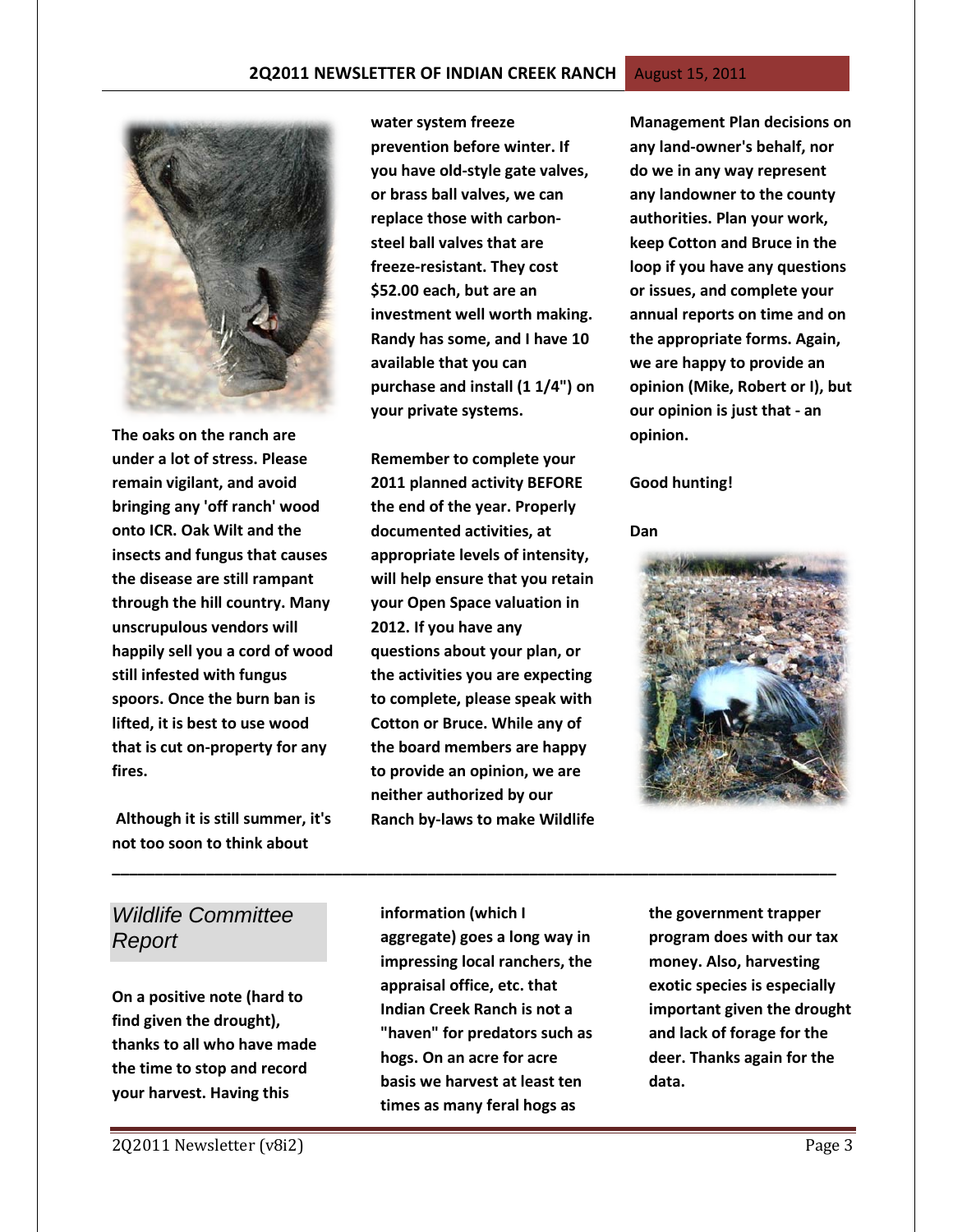

**WATER- it is limited, and I spend at least two-three days a week trying to manage (and repair) the system in order to have full reservoir tanks ready for Friday nights. This afternoon I was trying to get water through the main line to the north end of Phase VI and on to Phase IV. These tracts are the highest elevation points on that line and thus have the lowest pressures. When lower elevation valves are opened to fill tanks, this high elevation end gets no water. While this has been an aggravation to those tracts, we can usually solve the problem and eventually get water. However, we are pumping much more water now and the catch-up times seem to have evaporated.**

**The wells that feed Phases I,II, and III are very limited in production. The Phase I well takes 5 days to fill the** 

**Reservoir tanks. This produces at maximum about 5000 gallons. If 10 properties each fill a 500 gallon tank, the reservoirs are empty. The isolated Phase I/II well is in better shape since it serves only two properties. The Phase III well also has very limited production ability , and these reservoir tanks are also often augmented with flow from one of the Phase VII wells. However, when this augmentation is active, the pressure in VI and IV drops.** 



**The west Phase VII well supplies VII as well as IV, V, and VI in addition to augmenting III. The east Phase VII well serves all of the East and South portion of VII. The Phase VII wells have, so far, not shown limited production.**

**MORAL of the story, - Please use the water for the wildlife judiciously and remember that the association system is for wildlife use only.** 



**We are still having trouble with leaks that drain the storage tanks and reservoirs. I have repaired hog teeth and porcupine holes in the main lines , and have had a number of reports of porcupine and squirrel chews in small lines. Even though you have done it before, please walk each of your lines under pressure each visit to look for new leaks.** 

**Based on the moon cycle, I am currently planning on conducting spotlight census the weekends of Aug 27/28; Sept 3/4; and Sept24/25. I have had requests to participate from a number of owners. A census crew consists of a driver (me), two spot-lighters, and a recorder (in an old Suzuki). The crew slots will fill on a first come first served basis with first choice given to those who have already asked to participate. Call if this is on your Bucket List.** 

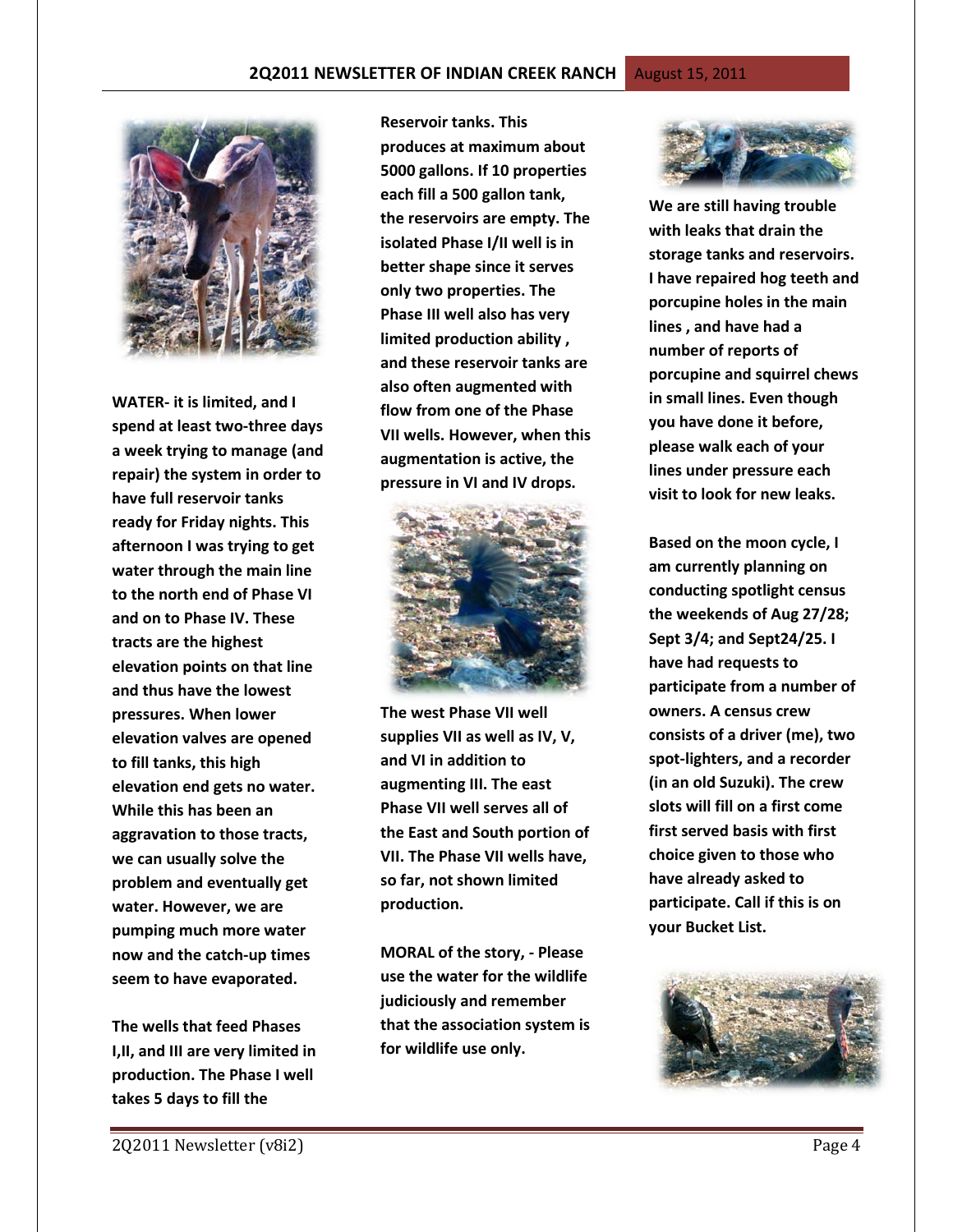**While some Hill country areas (even Edwards county) have received limited rain, Indian Creek Ranch has not been lucky. Every day I see new areas of cedar, agarita , and mountain laurel dying. The Oaks are virtually leafless. Their survival is unknown. As previously noted, we have far too many animals for the forage available. I don't see how it is possible for us not to lose significant numbers. It is imperative for us to provide that supplemental nutrition (20% protein) that we all promise in our Wildlife Management Plans. The animals need it desperately now , and the "intensity standards" in the rules** 



**provide that it be "provided when needed".** 

**Finally, as a member of the Edwards County Appraisal Review Board, I have in the past, recused myself from all hearings and discussions involving Indian Creek properties. While I am only required to recuse myself if I have discussed the protest with persons outside the hearing, I have taken this conservative position to avoid any appearance of impropriety. I anticipate that in 2012, I will not continue to**



**follow this practice but will participate in all hearings. Obviously, this means that I cannot have any discussions of possible protest issues and practices with owners. I may continue to provide references to the practices and intensity standards required by the rules adopted by the comptrollers' office, but will not discuss owners activities and application of** 



**these practices. I feel that this change is appropriate so that I can lawfully participate in all protest hearings countywide.** 

**Remember, you are required to file a plan with the appraisal office, submit an annual report by January 31, AND include appropriate documentation on your activities.**

 **Randy**

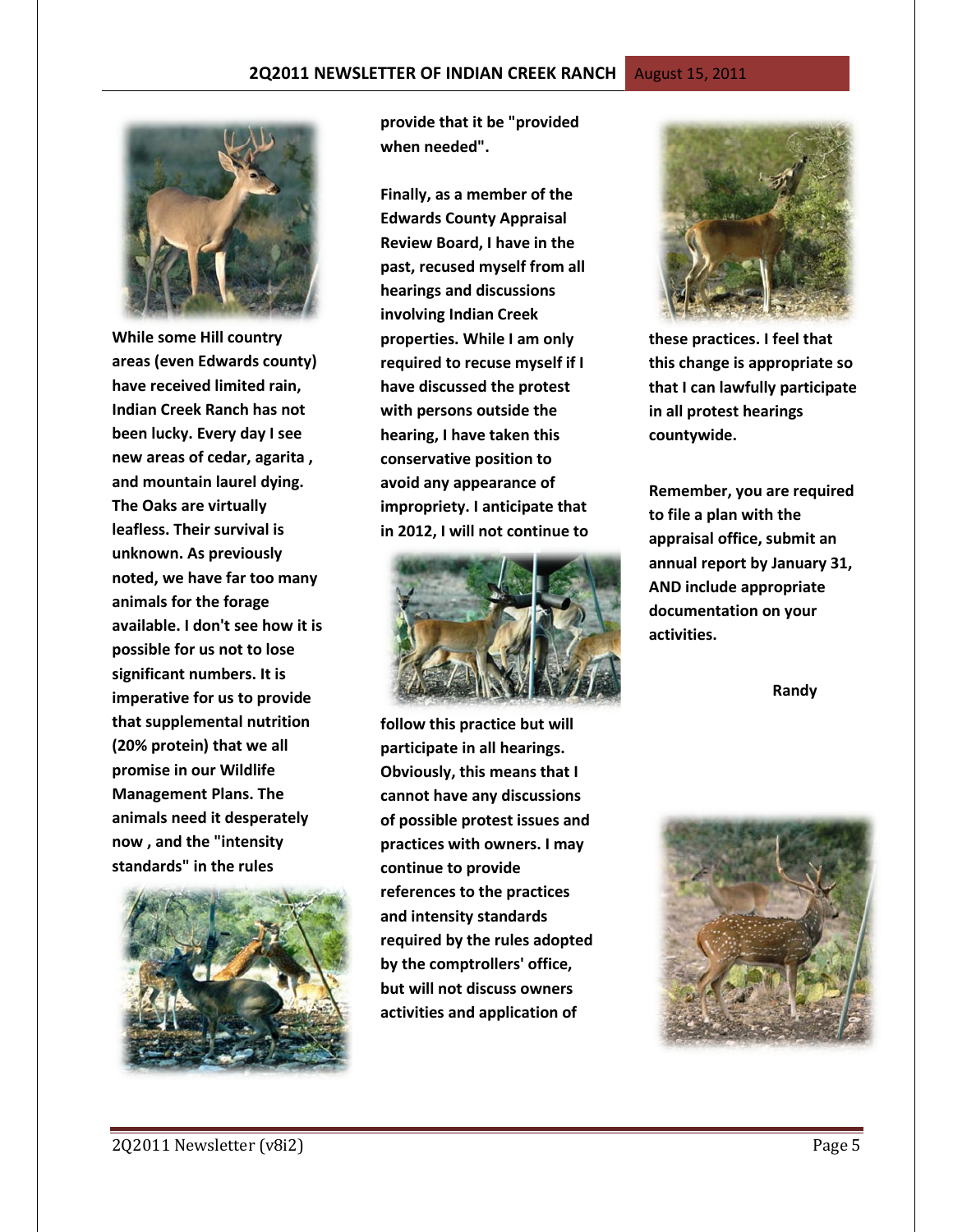## **2Q2011 NEWSLETTER OF INDIAN CREEK RANCH** August 15, 2011



# *Treasurer's Report*

**As was previously mentioned, it is very dry at the ranch, so please....no fires...the burn ban is being enforced.** 

**We only have four landowners with outstanding unpaid dues. If**  **you are one of those, look for the association to lock out your water supply and place a lien on your property. Once this is done, it will be much more expensive for you to correct than just paying the dues in the first place.**



## **Good Luck! Robert**

# *Financial Report*

**Please see newsletter sent out by email for financial details.**